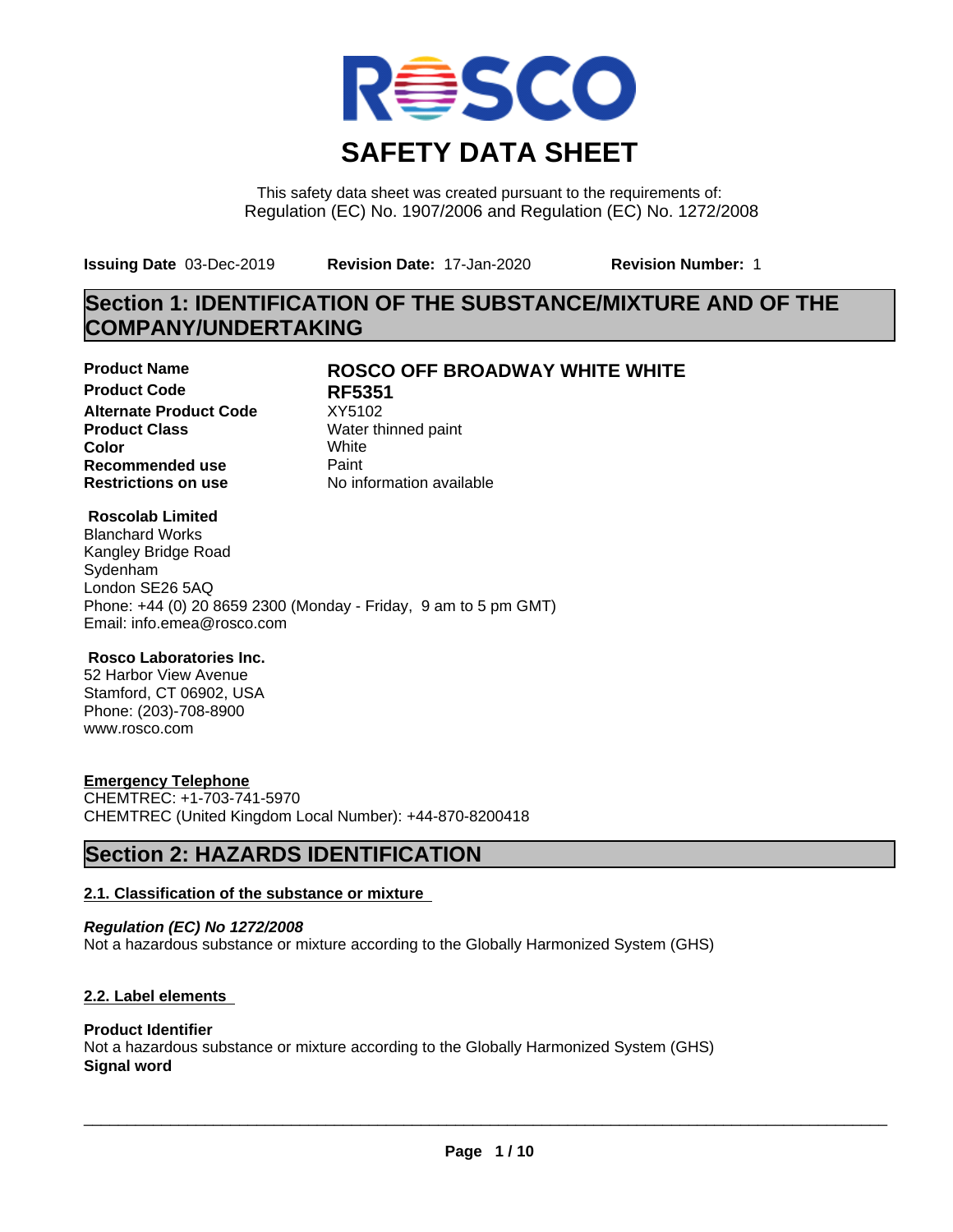#### None

EUH210 - Safety data sheet available on request

#### **2.3. Other hazards**

**General Hazards** No information available

# **Section 3: COMPOSITION/INFORMATION ON INGREDIENTS**

#### **3.1 Substances**

Not applicable

### **3.2 Mixtures**

| <b>Chemical name</b>                                           | <b>EINECS/ELINCS No.</b> | <b>CAS No.</b> | Weight-%      | <b>Classification</b><br>according to<br><b>Regulation (EC) No.</b><br>1272/2008 [CLP] | <b>REACH registration</b><br>number |
|----------------------------------------------------------------|--------------------------|----------------|---------------|----------------------------------------------------------------------------------------|-------------------------------------|
| Limestone                                                      | 215-279-6                | 1317-65-3      | $>=15 - 20$   |                                                                                        | Not available                       |
| Titanium dioxide                                               | 236-675-5                | 13463-67-7     | $>= 10 - 15$  |                                                                                        | 01-2119489379-17-01<br>68           |
| Propylene glycol                                               | 200-338-0                | $57 - 55 - 6$  | $>=1 - 5$     | Not available                                                                          | 01-2119456809-23-02<br>24           |
| Distillates, petroleum,<br>solvent-refined heavy<br>paraffinic | 265-090-8                | 64741-88-4     | $>=0.1 - 0.3$ | Repr. 2 (H361)<br>STOT RE 1 (H372)<br>Asp. Tox 1 (H304)                                | Not available                       |

*Full text of H- and EUH-phrases: see section 16*

# **Section 4: FIRST AID MEASURES**

### **4.1. Description of first aid measures**

### **Description of first aid measures**

| <b>General Advice</b> | No hazards which require special first aid measures.                                                     |
|-----------------------|----------------------------------------------------------------------------------------------------------|
| <b>Eye Contact</b>    | Rinse thoroughly with plenty of water for at least 15<br>minutes and consult a physician.                |
| <b>Skin Contact</b>   | Wash off immediately with soap and plenty of water while<br>removing all contaminated clothes and shoes. |
| <b>Inhalation</b>     | Move to fresh air. If symptoms persist, call a physician.                                                |
| Ingestion             | Clean mouth with water and afterwards drink plenty of<br>water. Consult a physician if necessary.        |

#### **4.2. Most important symptoms and effects, both acute and delayed**

**Most Important Symptoms/Effects** None known.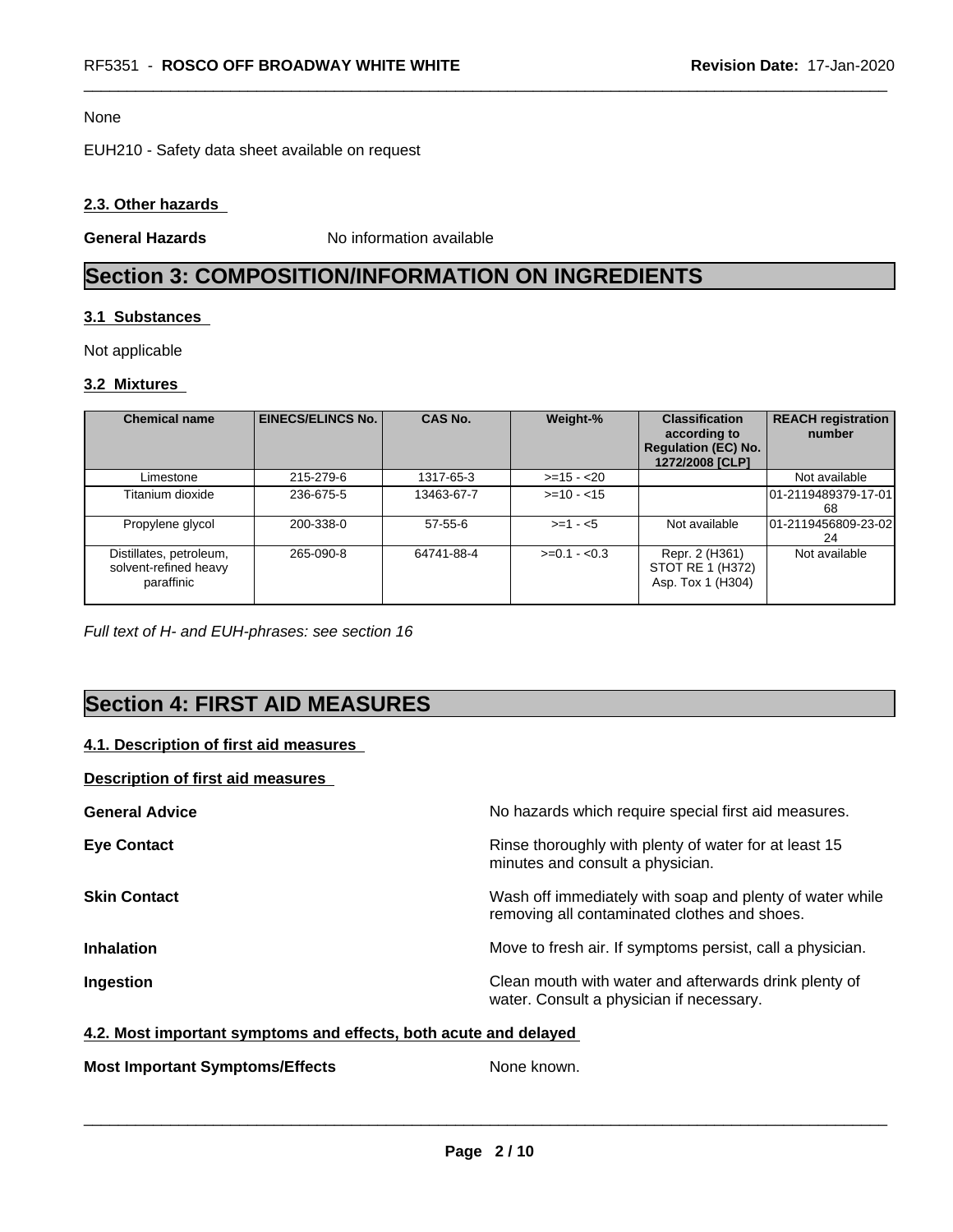#### **4.3. Indication of any immediate medical attention and special treatment needed**

**Treat symptomatically.** 

| <b>Section 5: FIRE FIGHTING MEASURES</b>                                                                     |                                                                                                            |
|--------------------------------------------------------------------------------------------------------------|------------------------------------------------------------------------------------------------------------|
| 5.1. Extinguishing media                                                                                     |                                                                                                            |
| <b>Suitable Extinguishing Media</b>                                                                          | Use extinguishing measures that are appropriate to local<br>circumstances and the surrounding environment. |
| <b>Unsuitable Extinguishing Media</b>                                                                        | No information available.                                                                                  |
| 5.2. Special hazards arising from the substance or mixture                                                   |                                                                                                            |
| <b>Specific Hazards Arising From The Chemical</b>                                                            | Closed containers may rupture if exposed to fire or<br>extreme heat.                                       |
| Sensitivity to static discharge                                                                              | No                                                                                                         |
| Sensitivity to mechanical impact                                                                             | No.                                                                                                        |
| 5.3. Advice for firefighters                                                                                 |                                                                                                            |
| Protective equipment and precautions for firefighters Wear self-contained breathing apparatus and protective | suit.                                                                                                      |
| <b>Section 6: ACCIDENTAL RELEASE MEASURES</b>                                                                |                                                                                                            |
| 6.1. Personal precautions, protective equipment and emergency procedures                                     |                                                                                                            |
| <b>Personal Precautions</b>                                                                                  | Avoid contact with skin, eyes and clothing. Ensure<br>adequate ventilation.                                |
| <b>Other Information</b>                                                                                     | Observe all relevant local and international regulations.                                                  |
| <b>6.2. Environmental precautions</b>                                                                        |                                                                                                            |
| <b>Environmental precautions</b>                                                                             | Prevent spreading of vapors through sewers, ventilation<br>systems and confined areas.                     |
| 6.3. Methods and material for containment and cleaning up                                                    |                                                                                                            |
| <b>Methods for Containment</b>                                                                               | Absorb with inert material and place in suitable container<br>for disposal.                                |
| <b>Methods for Cleaning Up</b>                                                                               | Clean contaminated surface thoroughly.                                                                     |
| 6.4. Reference to other sections                                                                             |                                                                                                            |
| <b>Other information</b>                                                                                     | See Section 12 for additional information.                                                                 |
|                                                                                                              |                                                                                                            |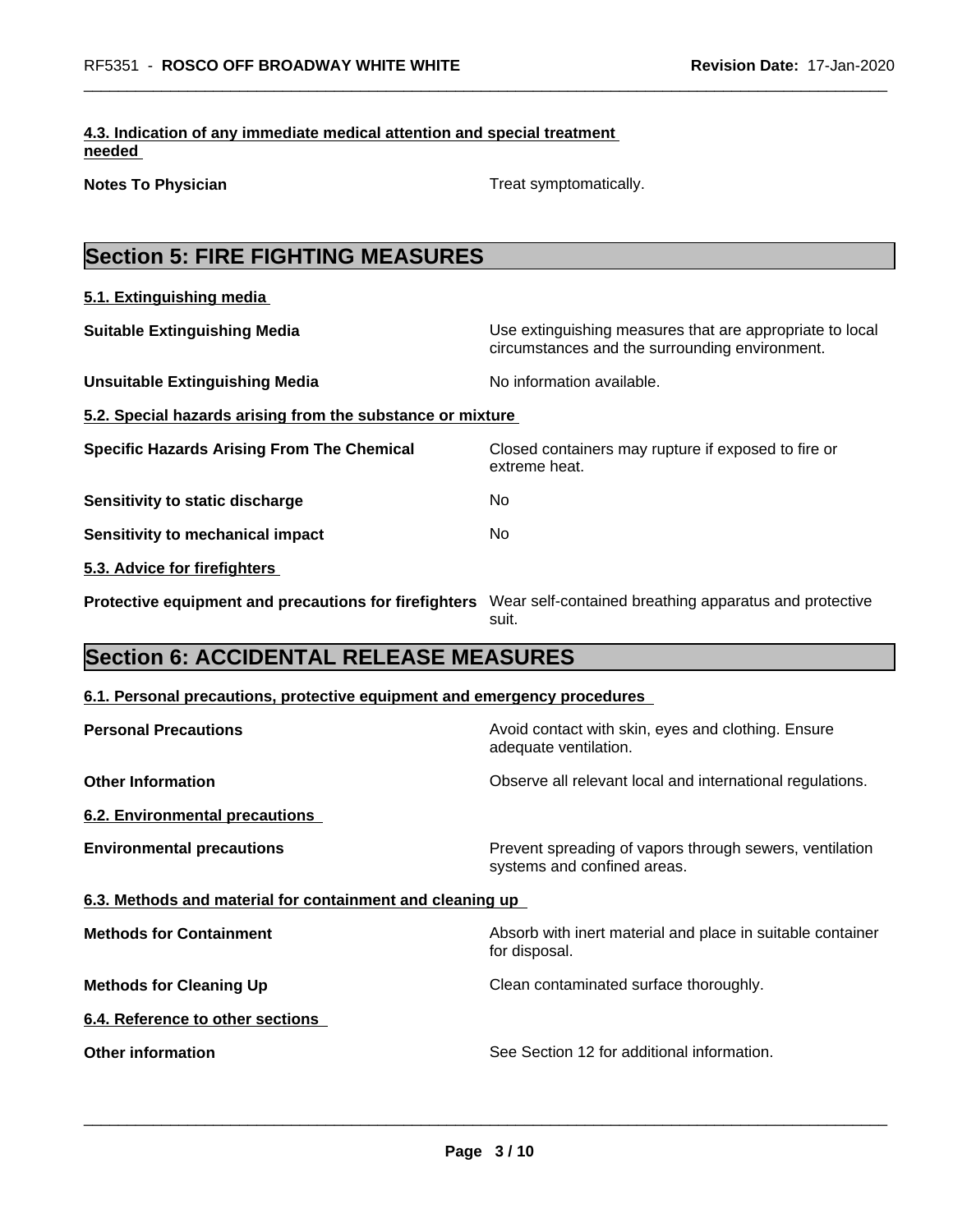### **Section 7: HANDLING AND STORAGE**

#### **7.1. Precautions for safe handling**

**Handling Handling Avoid contact with skin, eyes and clothing. Avoid breathing** 

**Hygiene Measures** Mash thoroughly after handling.

label / literature for specific instructions.

**7.2. Conditions for safe storage, including any incompatibilities**

**Storage Keep container tightly closed. Keep out of the reach of Keep** container tightly closed. Keep out of the reach of children.

vapors, spray mists or sanding dust. In case of insufficient

ventilation, wear suitable respiratory equipment.

#### **7.3. Specific end use(s)**

**Specific Uses Architectural coating. Apply as directed. Refer to product Specific Uses** 

**Risk Management Methods (RMM)** Not Applicable.

### **Section 8: EXPOSURE CONTROLS/PERSONAL PROTECTION**

#### **8.1. Control parameters**

| <b>Chemical name</b>              | <b>European Union</b>   | <b>Belgium</b>            | <b>Bulgaria</b>                                      |                          | <b>Cyprus</b>             | <b>France</b>             | <b>Ireland</b>               |
|-----------------------------------|-------------------------|---------------------------|------------------------------------------------------|--------------------------|---------------------------|---------------------------|------------------------------|
| Limestone                         |                         | TWA: 10 mg/m <sup>3</sup> | TWA: 1.0 fiber/cm3                                   |                          |                           |                           | TWA: 10 mg/m <sup>3</sup>    |
| 1317-65-3                         |                         |                           | TWA: $10 \text{ mg/m}^3$                             |                          |                           |                           | TWA: $4 \text{ mg/m}^3$      |
|                                   |                         |                           |                                                      |                          |                           |                           | STEL: 30 mg/m <sup>3</sup>   |
|                                   |                         |                           |                                                      |                          |                           |                           | STEL: 12 mg/m <sup>3</sup>   |
| Titanium dioxide                  |                         | TWA: 10 mg/m <sup>3</sup> | TWA: 10.0 mg/m <sup>3</sup>                          |                          |                           | TWA: 10 mg/m <sup>3</sup> | TWA: 10 mg/m <sup>3</sup>    |
| 13463-67-7                        |                         |                           | TWA: $1.0$ mg/m <sup>3</sup>                         |                          |                           |                           | TWA: $4 \text{ mg/m}^3$      |
|                                   |                         |                           |                                                      |                          |                           |                           | STEL: 30 mg/m <sup>3</sup>   |
|                                   |                         |                           |                                                      |                          |                           |                           | STEL: 12 mg/m <sup>3</sup>   |
| Propylene glycol                  |                         | $\blacksquare$            | $\blacksquare$                                       |                          | $\blacksquare$            |                           | TWA: $10 \text{ mg/m}^3$     |
| $57 - 55 - 6$                     |                         |                           |                                                      |                          |                           |                           | TWA: 150 ppm                 |
|                                   |                         |                           |                                                      |                          |                           |                           | TWA: 470 mg/m <sup>3</sup>   |
|                                   |                         |                           |                                                      |                          |                           |                           | STEL: 1410 mg/m <sup>3</sup> |
|                                   |                         |                           |                                                      |                          |                           |                           | STEL: 30 mg/m <sup>3</sup>   |
|                                   |                         |                           |                                                      |                          |                           |                           | STEL: 450 ppm                |
| <b>Chemical name</b>              | Germany                 | Greece                    | Hungary                                              |                          | <b>Iceland</b>            | Italy                     | Latvia                       |
| Limestone                         |                         | TWA: $10 \text{ mg/m}^3$  | TWA: $10 \text{ mg/m}^3$                             |                          |                           |                           |                              |
| 1317-65-3                         |                         | TWA: $5 \text{ mg/m}^3$   |                                                      |                          |                           |                           |                              |
| Titanium dioxide                  | ÷                       | TWA: 10 mg/m <sup>3</sup> | $\blacksquare$                                       |                          | 6 mg/m <sup>3</sup> TWA   | $\blacksquare$            | TWA: 10 mg/m <sup>3</sup>    |
| 13463-67-7                        |                         | TWA: $5 \text{ mg/m}^3$   |                                                      |                          |                           |                           |                              |
| Propylene glycol<br>$57 - 55 - 6$ | ÷.                      |                           | $\blacksquare$                                       |                          | ÷                         | $\blacksquare$            | TWA: $7 \text{ mg/m}^3$      |
| <b>Chemical name</b>              | Lithuania               | <b>Netherlands</b>        | <b>Poland</b>                                        | Romania                  | <b>Spain</b>              | <b>Sweden</b>             | <b>United</b>                |
|                                   |                         |                           |                                                      |                          |                           |                           | Kingdom                      |
| Limestone                         | $\sim$                  | $\overline{a}$            | $\sim$                                               | TWA: $10 \text{ mg/m}^3$ | $\sim$                    | $\blacksquare$            | TWA: 10 mg/m <sup>3</sup>    |
| 1317-65-3                         |                         |                           |                                                      |                          |                           |                           | TWA: $4 \text{ mg/m}^3$      |
|                                   |                         |                           |                                                      |                          |                           |                           | STEL: 30 mg/m <sup>3</sup>   |
|                                   |                         |                           |                                                      |                          |                           |                           | STEL: 12 mg/m <sup>3</sup>   |
| Titanium dioxide                  | TWA: $5 \text{ mg/m}^3$ |                           | STEL: 30 mg/m <sup>3</sup> TWA: 10 mg/m <sup>3</sup> |                          | TWA: 10 mg/m <sup>3</sup> | TLV: $5 \text{ ma/m}^3$   | TWA: $10 \text{ ma/m}^3$     |
| 13463-67-7                        |                         |                           | TWA: 10 mg/m <sup>3</sup> STEL: 15 mg/m <sup>3</sup> |                          |                           |                           | TWA: $4 \text{ mg/m}^3$      |
|                                   |                         |                           |                                                      |                          |                           |                           | STEL: 30 mg/m <sup>3</sup>   |
|                                   |                         |                           |                                                      |                          |                           |                           | STEL: 12 mg/m <sup>3</sup>   |
| Propylene glycol                  | TWA: 7 $mg/m3$          | $\sim$                    | TWA: 100 mg/m <sup>3</sup>                           | $\blacksquare$           | ۰                         |                           | TWA: 150 ppm                 |
| $57 - 55 - 6$                     |                         |                           |                                                      |                          |                           |                           | TWA: 474 mg/m <sup>3</sup>   |
|                                   |                         |                           |                                                      |                          |                           |                           | TWA: $10 \text{ mg/m}^3$     |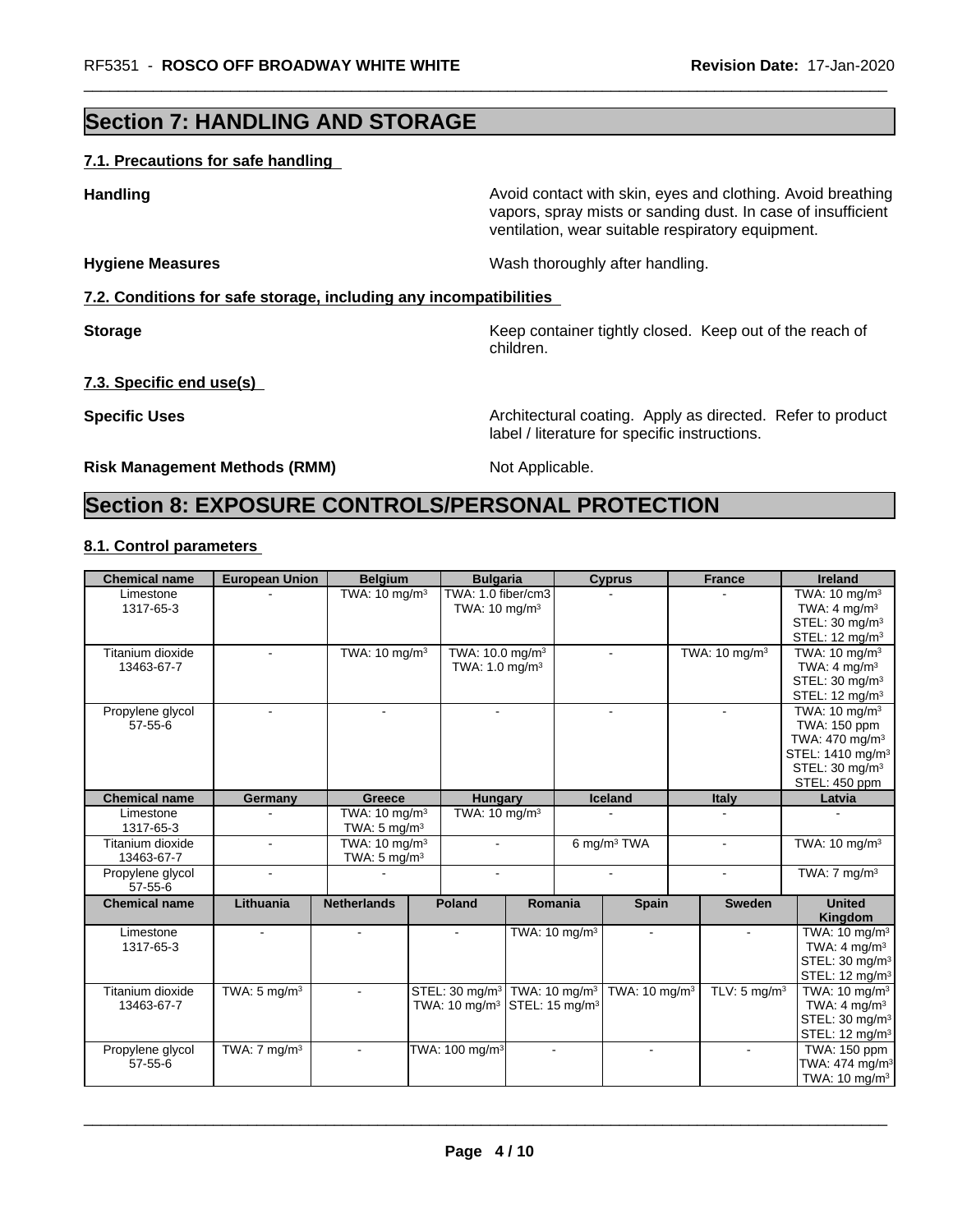| mq/m <sup>3</sup> |  |  |  | STEL: 450 ppm<br><b>STEL: 1422</b>                |  |
|-------------------|--|--|--|---------------------------------------------------|--|
| ┕                 |  |  |  | $\therefore$ 30 mg/m <sup>3</sup><br><b>STEL:</b> |  |

#### **8.2. Exposure controls**

**Occupational exposure controls**

**Personal Protective Equipment**

**Engineering Measures Ensure** Ensure adequate ventilation, especially in confined areas.

**Respiratory Protection In case of insufficient ventilation wear suitable respiratory** equipment.

**Eye Protection** Safety glasses with side-shields.

**Skin Protection Skin Protection Lightweight protective clothing.** 

Hand protection **Impervious** gloves.

**Hygiene Measures Avoid contact with skin, eyes and clothing. Remove and Avoid contact with skin, eyes and clothing. Remove and Avoid contact with skin, eyes and clothing. Remove and** wash contaminated clothing before re-use. Wash thoroughly after handling.

### **Section 9: PHYSICAL AND CHEMICAL PROPERTIES**

#### **9.1. Information on basic physical and chemical properties**

**Appearance** liquid **Odor** little or no odor

**Odor Threshold** No information available

| <b>Property</b>                  | Values                   | <b>Remarks/ Method</b> |
|----------------------------------|--------------------------|------------------------|
| Density (g/L)                    | 1414 - 1462              | None known             |
| <b>Relative Density</b>          | $1.41 - 1.46$            |                        |
| рH                               | No information available | None known             |
| Viscosity (cps)                  | No information available | None known             |
| Solubility(ies)                  | No information available | None known             |
| Water solubility                 | No information available | None known             |
| <b>Evaporation Rate</b>          | No information available | None known             |
| Vapor pressure                   | No information available | None known             |
| Vapor density                    | No information available | None known             |
| Wt. % Solids                     | $50 - 60$                | None known             |
| Vol. % Solids                    | $30 - 40$                | None known             |
| Wt. % Volatiles                  | $40 - 50$                | None known             |
| Vol. % Volatiles                 | $60 - 70$                | None known             |
| <b>Boiling Point (°C)</b>        | 100                      | None known             |
| Freezing Point (°C)              | 0                        | None known             |
| Melting Point (°C)               | No information available | None known             |
| <b>Pour Point</b>                | No information available | None known             |
| Flash Point (°C)                 | Not applicable           | None known             |
| Flammability (solid, gas)        | No information available | None known             |
| <b>Upper flammability limit:</b> | No information available | None known             |
| Lower flammability limit:        | No information available | None known             |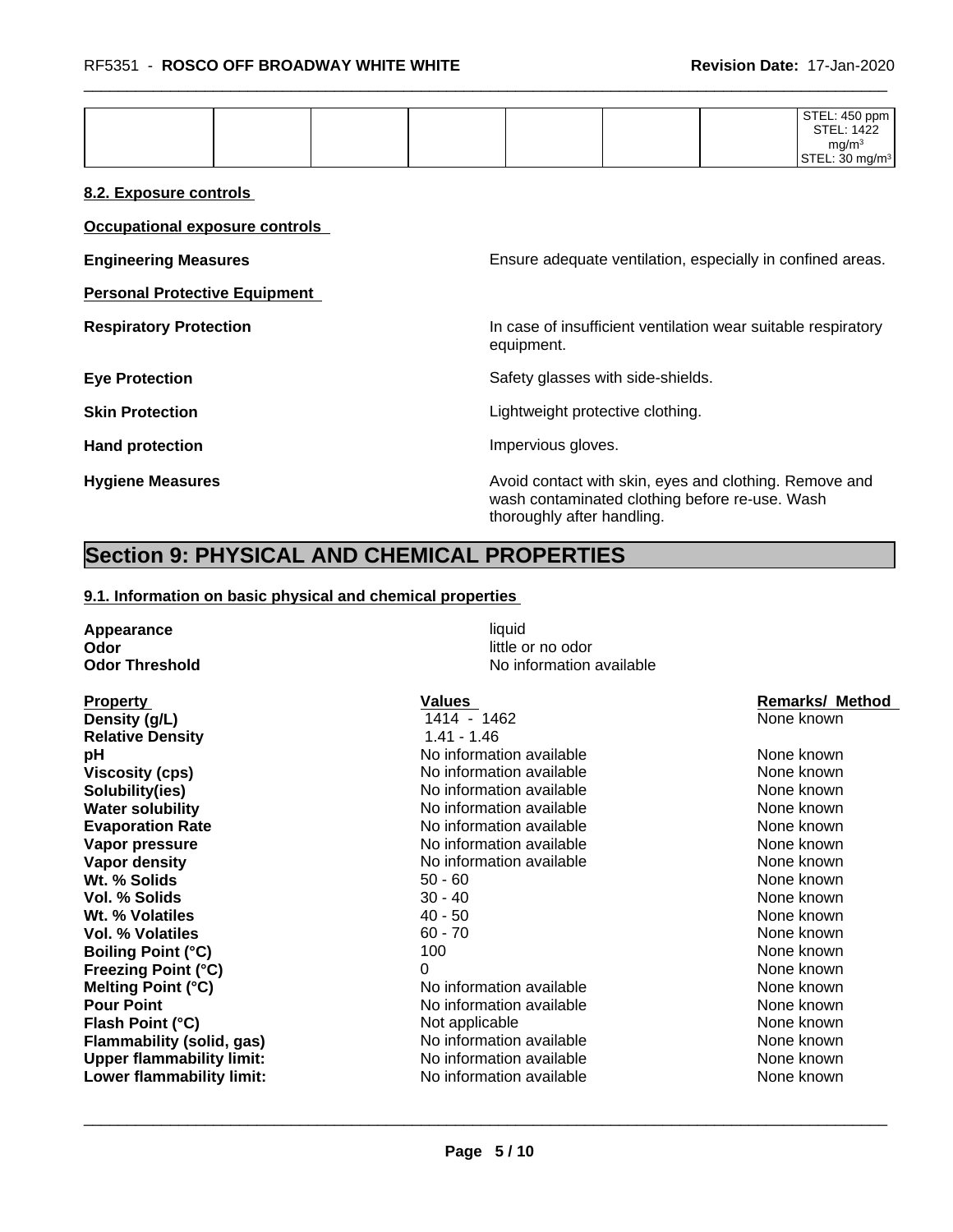**Autoignition Temperature (°C)** No information available None Known None known **Decomposition Temperature (°C)** No information available None known **Partition coefficient**<br> **Explosive properties**<br>
No information available<br>
None known<br>
None known **Oxidizing Properties** No information available

No information available<br>
No information available<br>
None known<br>
None known

# **Section 10: STABILITY AND REACTIVITY**

| 10.1. Reactivity<br><b>Reactivity</b>     | Not Applicable.                          |
|-------------------------------------------|------------------------------------------|
| 10.2. Chemical stability                  |                                          |
| <b>Chemical Stability</b>                 | Stable under normal conditions.          |
| 10.3. Possibility of hazardous reactions  |                                          |
| <b>Possibility of hazardous reactions</b> | None under normal conditions of use.     |
| 10.4. Conditions to avoid                 |                                          |
| <b>Conditions to avoid</b>                | Prevent from freezing.                   |
| 10.5. Incompatible materials              |                                          |
| <b>Incompatible Materials</b>             | No materials to be especially mentioned. |
| 10.6. Hazardous decomposition products    |                                          |
| <b>Hazardous Decomposition Products</b>   | None under normal conditions of use.     |

# **Section 11: TOXICOLOGICAL INFORMATION**

#### **11.1. Information on toxicological effects**

#### **Product Information**

| <b>Inhalation</b>   | There is no data available for this product. |
|---------------------|----------------------------------------------|
| Eye contact         | There is no data available for this product. |
| <b>Skin contact</b> | There is no data available for this product. |
| <b>Ingestion</b>    | There is no data available for this product. |
|                     |                                              |

#### **Acute Toxicity**

#### **Component Information**

| <b>Chemical name</b>           | Oral LD50         | <b>Dermal LD50</b>          | <b>Inhalation LC50</b> |
|--------------------------------|-------------------|-----------------------------|------------------------|
| Titanium dioxide<br>13463-67-7 | 10000 mg/kg (Rat) |                             |                        |
| Propylene glycol               | Rat)<br>= 20 g/kg | ' Rabbit )<br>= 20800 mg/kg |                        |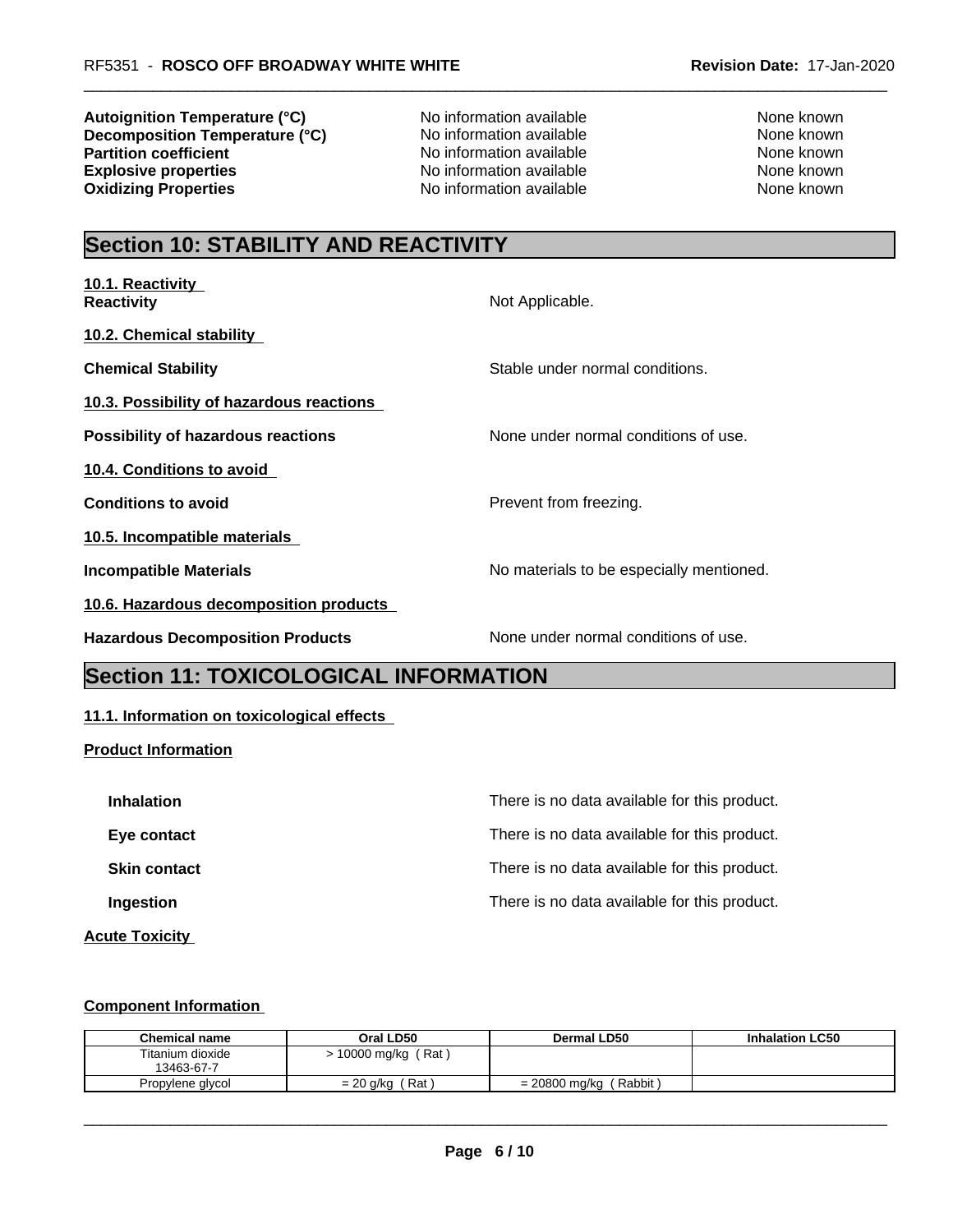| $57 - 55 - 6$                                                             |                    |                       |                                      |
|---------------------------------------------------------------------------|--------------------|-----------------------|--------------------------------------|
| Distillates, petroleum,<br>solvent-refined heavy paraffinic<br>64741-88-4 | > 5000 mg/kg (Rat) | > 2000 mg/kg (Rabbit) | $> 5530$ mg/m <sup>3</sup> (Rat) 4 h |

| <b>Skin corrosion/irritation</b> | No information available.     |
|----------------------------------|-------------------------------|
| Eye damage/irritation            | No information available.     |
| <b>Sensitization</b>             | No sensitizing effects known. |
| <b>Mutagenic Effects</b>         | No information available.     |

#### **Carcinogenic effects**

The table below indicates whether each agency has listed any ingredient as a carcinogen.

| Chemical<br>name            | uropean Union<br>–uro•⊤ | <b>IARC</b>                                   |
|-----------------------------|-------------------------|-----------------------------------------------|
| Titanium dioxide            |                         | ∼<br><b>Human</b><br>. Carcinogen<br>Possible |
| $\sim$ $\sim$<br>13463-67-7 |                         |                                               |

• Although IARC has classified titanium dioxide as possibly carcinogenic to humans (2B), their summary concludes: "No significant exposure to titanium dioxide is thought to occur during the use of products in which titanium dioxide is bound to other materials, such as paint."

#### **Legend**

IARC - International Agency for Research on Cancer

| <b>Reproductive Effects</b>     | No information available. |
|---------------------------------|---------------------------|
| <b>Developmental Effects</b>    | No information available. |
| <b>STOT - single exposure</b>   | No information available. |
| <b>STOT - repeated exposure</b> | No information available. |
| <b>Neurological Effects</b>     | No information available. |
| <b>Target organ effects</b>     | No information available. |
| <b>Symptoms</b>                 | No information available. |
| <b>Aspiration Hazard</b>        | No information available. |

# **Section 12: ECOLOGICAL INFORMATION**

### **12.1. Toxicity**

The environmental impact of this product has not been fully investigated

| <b>Chemical name</b> | Algae/aguatic plants             | Fish                             | <b>Crustacea</b>           |
|----------------------|----------------------------------|----------------------------------|----------------------------|
| Propylene glycol     | $EC50: =19000mg/L (96h,$         | LC50 41 - 47 mL/L Oncorhynchus   | $EC50 > 1000$ mg/L (48 h)  |
| $57 - 55 - 6$        | Pseudokirchneriella subcapitata) | mykiss (96 h)                    | $EC50 > 10000$ mg/L (24 h) |
|                      |                                  | $LC50 = 710$ mg/L Pimephales     |                            |
|                      |                                  | promelas (96 h)                  |                            |
|                      |                                  | $LC50 = 51600$ mg/L Oncorhynchus |                            |
|                      |                                  | mykiss (96 h)                    |                            |
|                      |                                  | $LC50 = 51400$ mg/L Pimephales   |                            |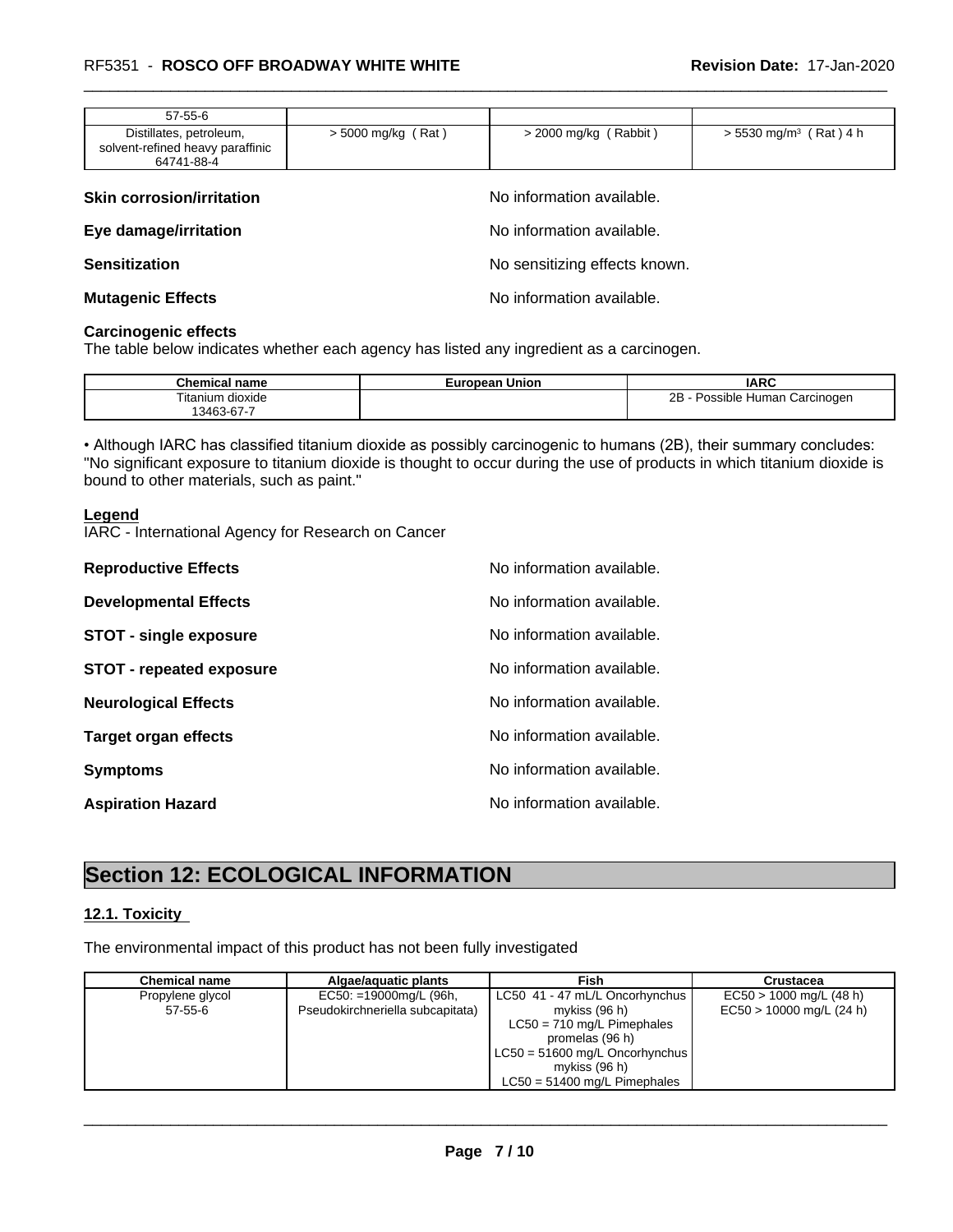#### **12.2. Persistence and degradability**

| No information available. |
|---------------------------|
|                           |
| No information available. |
|                           |
| No information available. |
| No information available. |
|                           |

### **12.5. Results of PBT and vPvB assessment**

#### **PBT and vPvB assessment** No information available.

| Chemical name                                                          | <b>PBT and vPvB assessment</b>                 |
|------------------------------------------------------------------------|------------------------------------------------|
| Titanium dioxide                                                       | The substance is not PBT / vPvB PBT assessment |
| 13463-67-7                                                             | does not apply                                 |
| Propylene glycol                                                       | The substance is not PBT / vPvB PBT assessment |
| 57-55-6                                                                | does not apply                                 |
| Distillates, petroleum, solvent-refined heavy paraffinic<br>64741-88-4 | The substance is not PBT / vPvB                |

#### **12.6. Other adverse effects**

**Other adverse effects No information available No information available** 

# **Section 13: DISPOSAL CONSIDERATIONS**

#### **13.1. Waste treatment methods**

**Waste from Residues/Unused Products** Dispose of in accordance with the European Directives on waste and hazardous waste.

**Contaminated Packaging <b>EMP** Empty containers should be taken for local recycling, recovery or waste disposal.

**EWC waste disposal No** Noinformation available

**Other Information Other Information Intervellence in the Waste codes should be assigned by the user based on the** application for which the product was used.

# **Section 14: TRANSPORT INFORMATION**

**IMDG** Not regulated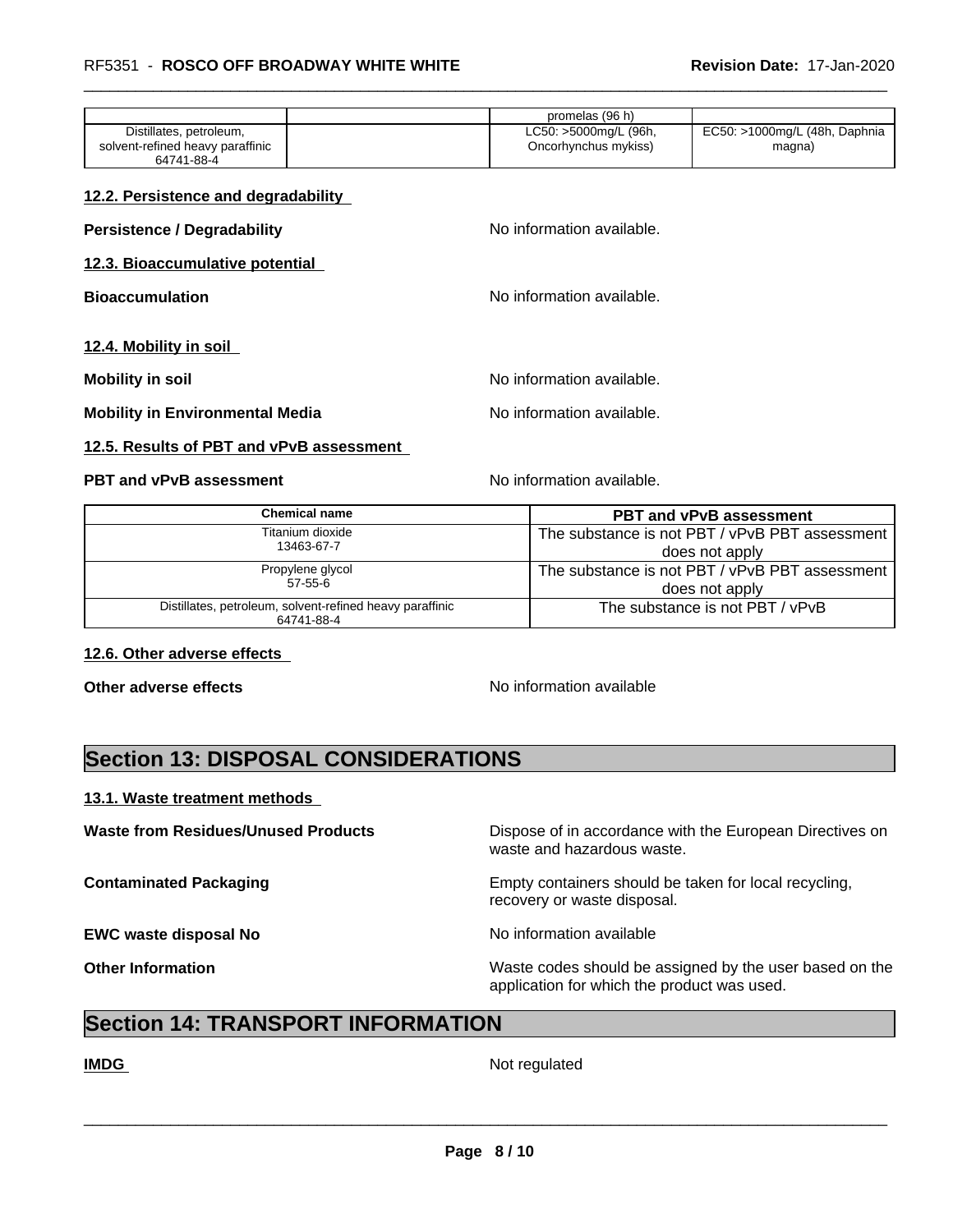| <u>RID</u>  | Not regulated |
|-------------|---------------|
| <b>ADR</b>  | Not regulated |
| <b>ADN</b>  | Not regulated |
| <b>IATA</b> | Not regulated |

# **Section 15: REGULATORY INFORMATION**

#### **15.1. Safety, health and environmental regulations/legislation specific for the substance or mixture**

#### **Occupational Illnesses (R-463-3, France)**

| Chemical name | RG.<br><b>ronch</b><br>number<br>161 IU |
|---------------|-----------------------------------------|
| Propylene     | D <sub>C</sub>                          |
| ∘qlycol       | 84                                      |
| 57-55-6       | טד                                      |

#### **European Union**

Take note of Directive 98/24/EC on the protection of the health and safety of workers from the risks related to chemical agents at work

#### **International Inventories**

| <b>AICS</b>                   | No - Not all of the components are listed. |
|-------------------------------|--------------------------------------------|
| <b>DSL: Canada</b>            | Yes - All components are listed or exempt. |
| <b>EINECS: European Union</b> | No - Not all of the components are listed. |
| <b>ENCS</b>                   | No - Not all of the components are listed. |
| <b>IECSC</b>                  | No - Not all of the components are listed. |
| <b>KECL (Annex 1)</b>         | No - Not all of the components are listed. |
| <b>PICCS</b>                  | No - Not all of the components are listed. |
| <b>TSCA: United States</b>    | Yes - All components are listed or exempt. |

#### **Legend**

 **AICS** - Australian Inventory of Chemical Substances  **DSL/NDSL** - Canadian Domestic Substances List/Non-Domestic Substances List  **IECSC** - China Inventory of Existing Chemical Substances  **EINECS/ELINCS** - European Inventory of Existing Chemical Substances/European List of Notified Chemical Substances  **ENCS** - Japan Existing and New Chemical Substances  **KECL** - Korean Existing and Evaluated Chemical Substances  **PICCS** - Philippines Inventory of Chemicals and Chemical Substances  **TSCA** - United States Toxic Substances Control Act Section 8(b) Inventory

#### **15.2. Chemical safety assessment**

#### **Chemical Safety Report** No information available

 $\overline{\phantom{a}}$  ,  $\overline{\phantom{a}}$  ,  $\overline{\phantom{a}}$  ,  $\overline{\phantom{a}}$  ,  $\overline{\phantom{a}}$  ,  $\overline{\phantom{a}}$  ,  $\overline{\phantom{a}}$  ,  $\overline{\phantom{a}}$  ,  $\overline{\phantom{a}}$  ,  $\overline{\phantom{a}}$  ,  $\overline{\phantom{a}}$  ,  $\overline{\phantom{a}}$  ,  $\overline{\phantom{a}}$  ,  $\overline{\phantom{a}}$  ,  $\overline{\phantom{a}}$  ,  $\overline{\phantom{a}}$ 

# **Section 16: OTHER INFORMATION**

#### **Full text of H-Statements referred to under section 3**

H304 - May be fatal if swallowed and enters airways

H361 - Suspected of damaging fertility or the unborn child

H372 - Causes damage to organs through prolonged or repeated exposure